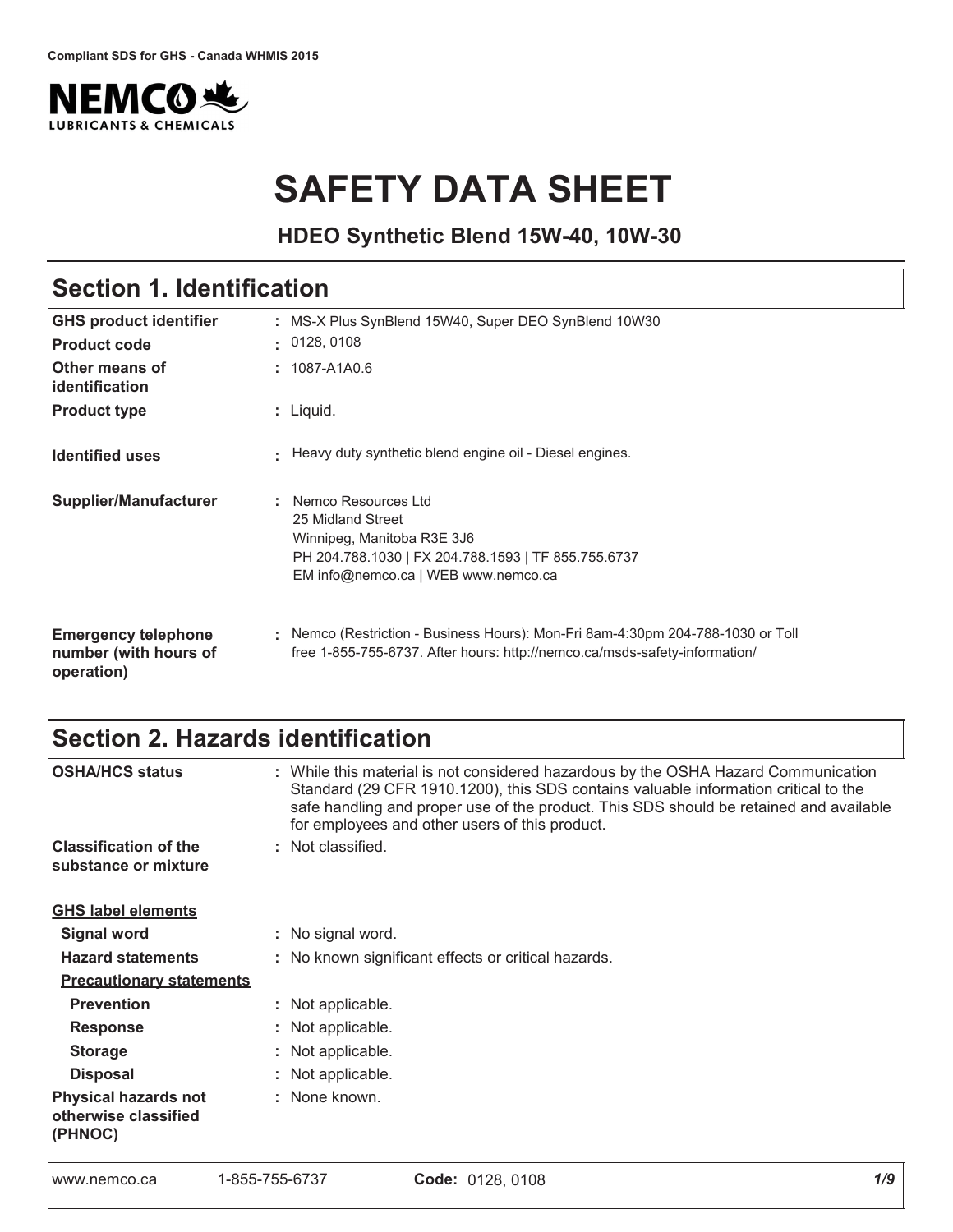

### **Section 2. Hazards identification**

| <b>Health hazards not</b> |  |
|---------------------------|--|
| otherwise classified      |  |
| (HHNOC)                   |  |

: None known.

# Section 3. Composition/information on ingredients

| Substance/mixture    | : Mixture          |
|----------------------|--------------------|
| <b>Chemical name</b> | : Lubricating oil. |
| Other means of       | $: 1087 - A1A0.6$  |
| identification       |                    |

#### **CAS number/other identifiers**

| <b>CAS number</b>   | : Not applicable. |
|---------------------|-------------------|
| <b>Product code</b> | . 0128,0108       |

| Ingredient name                                           | $\frac{0}{6}$ | <b>CAS number</b> |
|-----------------------------------------------------------|---------------|-------------------|
| Distillates (petroleum), solvent-refined heavy paraffinic | ≥5<br>$-10$   | 64741-88-4        |

#### Any concentration shown as a range is to protect confidentiality or is due to batch variation.

There are no additional ingredients present which, within the current knowledge of the supplier and in the concentrations applicable, are classified as hazardous to health or the environment and hence require reporting in this section.

Occupational exposure limits, if available, are listed in Section 8.

### **Section 4. First aid measures**

### **Description of necessary first aid measures**

| Eye contact                           | : If material comes in contact with the eyes, immediately wash the eyes with large<br>amounts of water for 15 minutes, occasionally lifting the lower and upper lids. Get<br>medical attention.                                                                                                               |
|---------------------------------------|---------------------------------------------------------------------------------------------------------------------------------------------------------------------------------------------------------------------------------------------------------------------------------------------------------------|
| <b>Inhalation</b>                     | : If person breathes in large amounts of material, move the exposed person to fresh air at<br>once. If breathing has stopped, perform artificial respiration. Keep the person warm and<br>at rest. Get medical attention as soon as possible.                                                                 |
| <b>Skin contact</b>                   | : If the material comes in contact with the skin, wash the contaminated skin with soap and<br>water promptly. If the material penetrates through clothing, remove the clothing and<br>wash the skin with soap and water promptly. If irritation persists after washing, get<br>medical attention immediately. |
| Ingestion                             | : If material has been swallowed, do not induce vomiting. Get medical attention<br>immediately.                                                                                                                                                                                                               |
|                                       | Most important symptoms/effects, acute and delayed                                                                                                                                                                                                                                                            |
| <b>Potential acute health effects</b> |                                                                                                                                                                                                                                                                                                               |
| Eye contact                           | : No known significant effects or critical hazards.                                                                                                                                                                                                                                                           |
| <b>Inhalation</b>                     | : No known significant effects or critical hazards.                                                                                                                                                                                                                                                           |
| <b>Skin contact</b>                   | : No known significant effects or critical hazards.                                                                                                                                                                                                                                                           |
| Ingestion                             | : No known significant effects or critical hazards.                                                                                                                                                                                                                                                           |
| Over-exposure signs/symptoms          |                                                                                                                                                                                                                                                                                                               |
| Eye contact                           | : Adverse symptoms may include the following: pain or irritation, watering, redness.                                                                                                                                                                                                                          |
| <b>Inhalation</b>                     | : Adverse symptoms may include the following: respiratory tract irritation, coughing.                                                                                                                                                                                                                         |
| <b>Skin contact</b>                   | : Adverse symptoms may include the following: irritation, redness.                                                                                                                                                                                                                                            |
| Innaetian                             | . No known significant effects or critical hazards                                                                                                                                                                                                                                                            |

**Ingestion**  $\colon$  No known significant effects or critical nazards.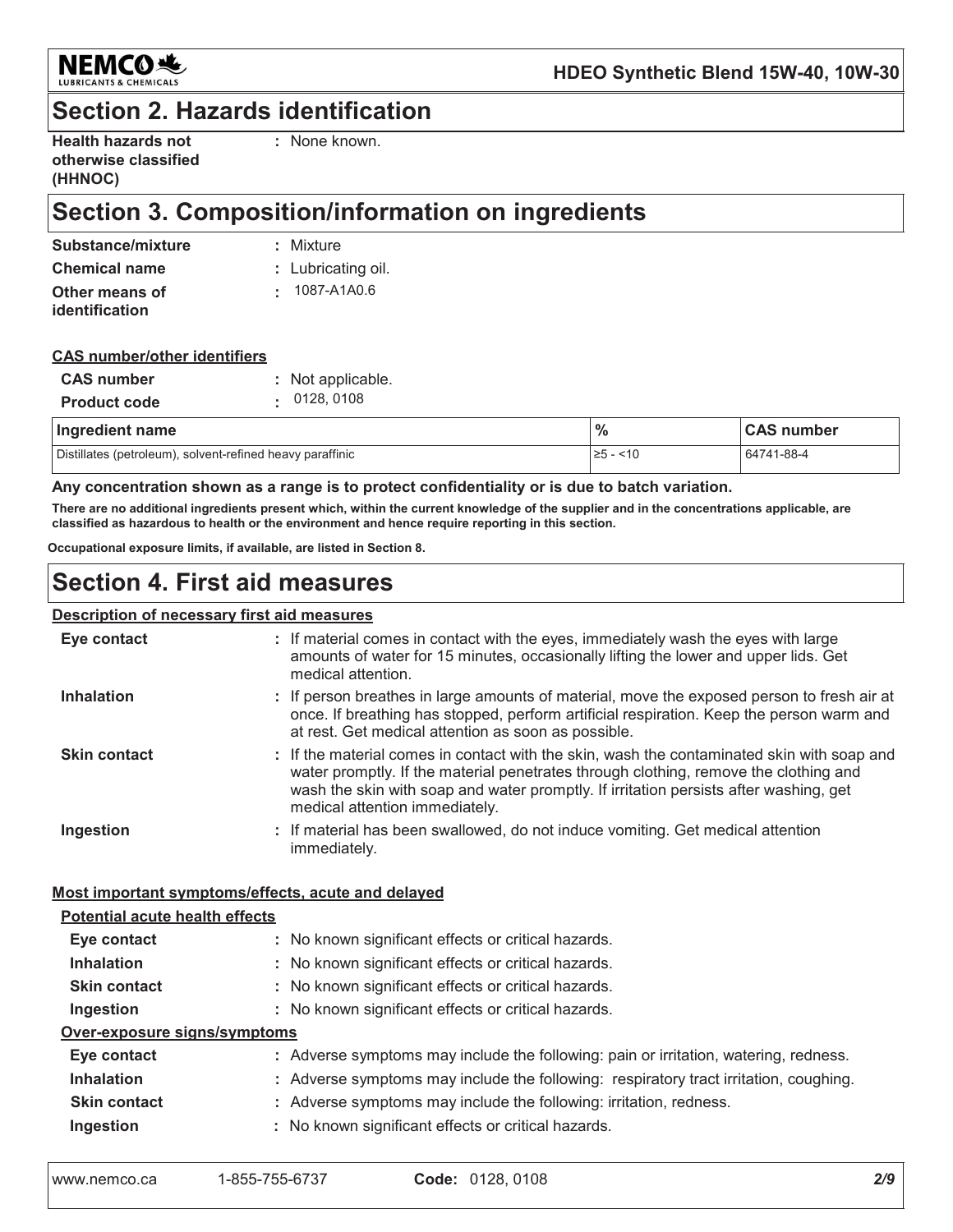

# **Section 4. First aid measures**

### Indication of immediate medical attention and special treatment needed, if necessary

| Notes to physician                | : Treat symptomatically. Contact poison treatment specialist immediately if large<br>quantities have been ingested or inhaled. |
|-----------------------------------|--------------------------------------------------------------------------------------------------------------------------------|
| <b>Specific treatments</b>        | : No specific treatment.                                                                                                       |
| <b>Protection of first-aiders</b> | : No action shall be taken involving any personal risk or without suitable training.                                           |

See toxicological information (Section 11)

## **Section 5. Fire-fighting measures**

| <b>Extinguishing media</b>                               |                                                                                                                                                |
|----------------------------------------------------------|------------------------------------------------------------------------------------------------------------------------------------------------|
| Suitable extinguishing<br>media                          | : Use water spray to cool fire exposed surfaces and to protect personnel. Foam, dry<br>chemical or water spray (fog) to extinguish fire.       |
| Unsuitable extinguishing<br>media                        | : None known.                                                                                                                                  |
| <b>Specific hazards arising</b><br>from the chemical     | : Toxic fumes gases or vapors may evolve on burning.                                                                                           |
| <b>Hazardous thermal</b><br>decomposition products       | : No specific data.                                                                                                                            |
| <b>Special protective actions</b><br>for fire-fighters   | : When fighting fires wear full turnout gear and self contained breathing apparatus. Water<br>may cause splattering. Material floats on water. |
| <b>Special protective</b><br>equipment for fire-fighters | : Not applicable.                                                                                                                              |

# **Section 6. Accidental release measures**

|                                                       | Personal precautions, protective equipment and emergency procedures                                                                                                                                                                                |
|-------------------------------------------------------|----------------------------------------------------------------------------------------------------------------------------------------------------------------------------------------------------------------------------------------------------|
| For non-emergency<br>personnel                        | : Keep unnecessary and unprotected personnel from entering. Avoid breathing vapor or<br>mist. Provide adequate ventilation. Wear appropriate respirator when ventilation is<br>inadequate. Put on appropriate personal protective equipment.       |
|                                                       | For emergency responders : If specialized clothing is required to deal with the spillage, take note of any information in<br>Section 8 on suitable and unsuitable materials. See also the information in "For non-<br>emergency personnel".        |
| <b>Environmental precautions</b>                      | : Avoid dispersal of spilled material and runoff and contact with soil, waterways, drains<br>and sewers. Inform the relevant authorities if the product has caused environmental<br>pollution (sewers, waterways, soil or air).                    |
| Methods and materials for containment and cleaning up |                                                                                                                                                                                                                                                    |
| <b>Spill</b>                                          | : Contain with dikes or absorbent to prevent migration to sewers/streams. Take up small<br>spill with dry chemical absorbent; large spills may require pump or vacuum prior to<br>absorbent. May require excavation of severely contaminated soil. |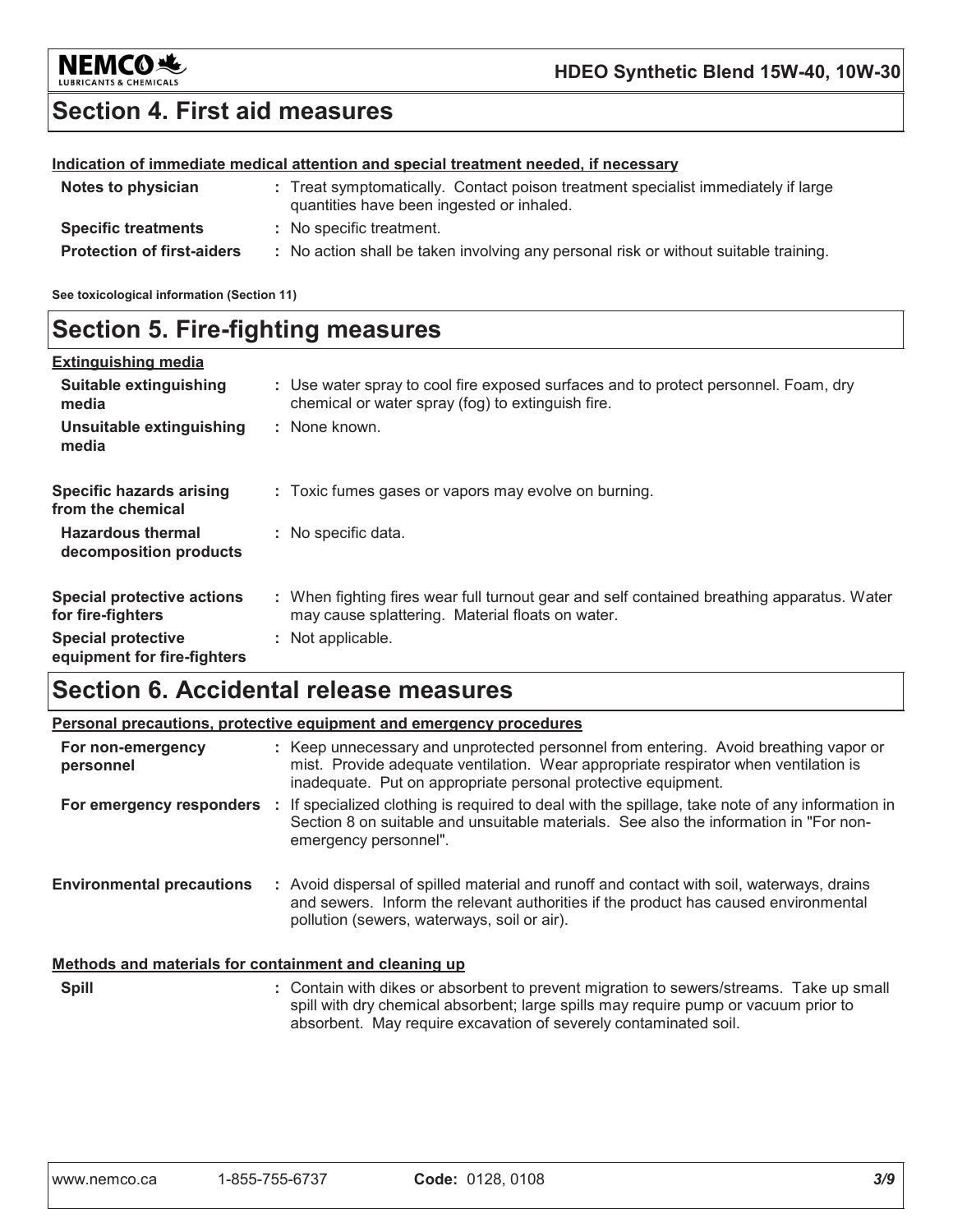

# **Section 7. Handling and storage**

### **Precautions for safe handling**

| <b>Protective measures</b>                                         | : Put on appropriate personal protective equipment (see Section 8). Do not get in eyes or<br>on skin or clothing. Do not breathe vapor or mist. Do not ingest. Use only with<br>adequate ventilation. Wear appropriate respirator when ventilation is inadequate.                                                                                                                                                                                      |
|--------------------------------------------------------------------|--------------------------------------------------------------------------------------------------------------------------------------------------------------------------------------------------------------------------------------------------------------------------------------------------------------------------------------------------------------------------------------------------------------------------------------------------------|
| Advice on general<br>occupational hygiene                          | : Eating, drinking and smoking should be prohibited in areas where this material is<br>handled, stored and processed. Workers should wash hands and face before eating,<br>drinking and smoking.                                                                                                                                                                                                                                                       |
| Conditions for safe storage,<br>including any<br>incompatibilities | : Do not store above the following temperature: $113^{\circ}C(235.4^{\circ}F)$ . Odorous and toxic<br>fumes may form from the decomposition of this product if stored at excessive<br>temperatures for extended periods of time. Store in accordance with local regulations.<br>Store in a dry, cool and well-ventilated area, away from incompatible materials (see<br>Section 10). Use appropriate containment to avoid environmental contamination. |

# Section 8. Exposure controls/personal protection

#### **Control parameters**

| <b>Occupational exposure limits</b>                           |                        |                          | TWA (8 hours)     |       |                          | STEL (15 mins)    |       |     | Ceiling                  |       |                                                                                                                                                                                                                                                                                                                                                                                                                                                                                                                                                                                                                                                                                     |
|---------------------------------------------------------------|------------------------|--------------------------|-------------------|-------|--------------------------|-------------------|-------|-----|--------------------------|-------|-------------------------------------------------------------------------------------------------------------------------------------------------------------------------------------------------------------------------------------------------------------------------------------------------------------------------------------------------------------------------------------------------------------------------------------------------------------------------------------------------------------------------------------------------------------------------------------------------------------------------------------------------------------------------------------|
| Ingredient                                                    | List name              | ppm                      | mg/m <sup>3</sup> | Other | ppm                      | mg/m <sup>3</sup> | Other | ppm | mg/m <sup>3</sup>        | Other | <b>Notations</b>                                                                                                                                                                                                                                                                                                                                                                                                                                                                                                                                                                                                                                                                    |
| Distillates (petroleum), hydrotreated<br>heavy paraffinic     | <b>US ACGIH 3/2015</b> | $\overline{\phantom{a}}$ | 5                 |       |                          |                   |       |     |                          |       | [a]                                                                                                                                                                                                                                                                                                                                                                                                                                                                                                                                                                                                                                                                                 |
|                                                               | AB 4/2009              |                          | 5                 |       |                          | 10                |       |     | $\overline{a}$           |       | [b]                                                                                                                                                                                                                                                                                                                                                                                                                                                                                                                                                                                                                                                                                 |
|                                                               | ON 7/2015              |                          | 5                 |       | $\overline{\phantom{0}}$ | 10                |       |     | $\overline{a}$           |       | $[b] % \begin{center} % \includegraphics[width=\linewidth]{imagesSupplemental_3.png} % \end{center} % \caption { % Our method can be used for the use of the image. % Note that the \emph{Def}(i) and the \emph{Def}(i) are the same as a function of the image. % Note that the \emph{Def}(i) and the \emph{Def}(i) are the same as a function of the image. % Note that the \emph{Def}(i) and the \emph{Def}(i) are the same as a function of the image. % Note that the \emph{Def}(i) and the \emph{Def}(i) are the same as a function of the image. % Note that the \emph{Def}(i) and the \emph{Def}(i) are the same as a function of the image. % Note that the \emph{Def}(i)$ |
|                                                               | QC 1/2014              |                          | 5                 |       |                          | 10                |       |     | $\overline{a}$           |       | [b]                                                                                                                                                                                                                                                                                                                                                                                                                                                                                                                                                                                                                                                                                 |
| Residual oils (petroleum), solvent-<br>dewaxed                | <b>US ACGIH 3/2015</b> |                          | 5                 |       | $\overline{\phantom{0}}$ |                   |       |     | $\overline{a}$           |       | [a]                                                                                                                                                                                                                                                                                                                                                                                                                                                                                                                                                                                                                                                                                 |
|                                                               | AB 4/2009              |                          | 5                 |       | $\overline{\phantom{a}}$ | 10                |       |     | $\overline{a}$           |       | [b]                                                                                                                                                                                                                                                                                                                                                                                                                                                                                                                                                                                                                                                                                 |
|                                                               | ON 7/2015              |                          | 5                 |       |                          | 10                |       |     | $\overline{\phantom{a}}$ |       |                                                                                                                                                                                                                                                                                                                                                                                                                                                                                                                                                                                                                                                                                     |
|                                                               | QC 1/2014              |                          | 5                 |       |                          | 10                |       |     |                          |       |                                                                                                                                                                                                                                                                                                                                                                                                                                                                                                                                                                                                                                                                                     |
| Distillates (petroleum), solvent-<br>dewaxed heavy paraffinic | <b>US ACGIH 3/2015</b> |                          | 5                 |       |                          |                   |       |     |                          |       | [b]<br>[b]<br>[a]                                                                                                                                                                                                                                                                                                                                                                                                                                                                                                                                                                                                                                                                   |
|                                                               | AB 4/2009              |                          | 5                 |       | $\overline{\phantom{a}}$ | 10                |       |     | $\overline{a}$           |       | [b]                                                                                                                                                                                                                                                                                                                                                                                                                                                                                                                                                                                                                                                                                 |
|                                                               | ON 7/2015              |                          | 5                 |       | $\overline{\phantom{0}}$ | 10                |       |     | $\overline{\phantom{0}}$ |       | [b]                                                                                                                                                                                                                                                                                                                                                                                                                                                                                                                                                                                                                                                                                 |
|                                                               | QC 1/2014              |                          | 5                 |       | $\overline{\phantom{0}}$ | 10                |       |     | $\overline{\phantom{a}}$ |       | [b]                                                                                                                                                                                                                                                                                                                                                                                                                                                                                                                                                                                                                                                                                 |
| Distillates (petroleum), solvent-<br>refined heavy paraffinic | <b>US ACGIH 3/2015</b> |                          | 5                 |       |                          |                   |       |     |                          |       | [a]                                                                                                                                                                                                                                                                                                                                                                                                                                                                                                                                                                                                                                                                                 |
|                                                               | AB 4/2009              |                          | 5                 |       |                          | 10                |       |     | $\overline{a}$           |       | [b]                                                                                                                                                                                                                                                                                                                                                                                                                                                                                                                                                                                                                                                                                 |
|                                                               | ON 7/2015              |                          | 5                 |       | $\overline{\phantom{0}}$ | 10                |       |     | $\overline{\phantom{a}}$ |       | [b]<br>[b]<br>[a]                                                                                                                                                                                                                                                                                                                                                                                                                                                                                                                                                                                                                                                                   |
|                                                               | QC 1/2014              |                          | 5                 |       |                          | 10                |       |     | $\overline{\phantom{a}}$ |       |                                                                                                                                                                                                                                                                                                                                                                                                                                                                                                                                                                                                                                                                                     |
| Distillates (petroleum), solvent-<br>refined light paraffinic | <b>US ACGIH 3/2015</b> |                          | 5                 |       |                          |                   |       |     |                          |       |                                                                                                                                                                                                                                                                                                                                                                                                                                                                                                                                                                                                                                                                                     |
|                                                               | AB 4/2009              |                          | 5                 |       | $\overline{\phantom{0}}$ | 10                |       |     | $\overline{\phantom{0}}$ |       | [b]                                                                                                                                                                                                                                                                                                                                                                                                                                                                                                                                                                                                                                                                                 |
|                                                               | ON 7/2015              | $\overline{\phantom{a}}$ | 5                 |       | $\overline{\phantom{a}}$ | 10                |       |     | $\overline{\phantom{a}}$ |       | $[b] % \begin{center} % \includegraphics[width=\linewidth]{imagesSupplemental_3.png} % \end{center} % \caption { % Our method can be used for the use of the image. % Note that the \emph{Def}(i) and the \emph{Def}(i) are the same as a function of the image. % Note that the \emph{Def}(i) and the \emph{Def}(i) are the same as a function of the image. % Note that the \emph{Def}(i) and the \emph{Def}(i) are the same as a function of the image. % Note that the \emph{Def}(i) and the \emph{Def}(i) are the same as a function of the image. % Note that the \emph{Def}(i) and the \emph{Def}(i) are the same as a function of the image. % Note that the \emph{Def}(i)$ |
|                                                               | QC 1/2014              |                          | 5                 |       |                          | 10                |       |     |                          |       | [b]                                                                                                                                                                                                                                                                                                                                                                                                                                                                                                                                                                                                                                                                                 |

Form: [a]Inhalable fraction [b]Mist

| Appropriate engineering<br><b>controls</b>                   | : Use only with adequate ventilation.                                                                                                                            |
|--------------------------------------------------------------|------------------------------------------------------------------------------------------------------------------------------------------------------------------|
| <b>Environmental exposure</b><br><b>controls</b>             | : Emissions from ventilation or work process equipment should be checked to ensure<br>they comply with the requirements of environmental protection legislation. |
| the alternative at a constitution of the construction of the |                                                                                                                                                                  |

#### **Individual protection measures**

### **Hygiene measures**

: Wash hands, forearms and face thoroughly after handling chemical products, before eating, smoking and using the lavatory and at the end of the working period. Ensure that eyewash stations and safety showers are close to the workstation location.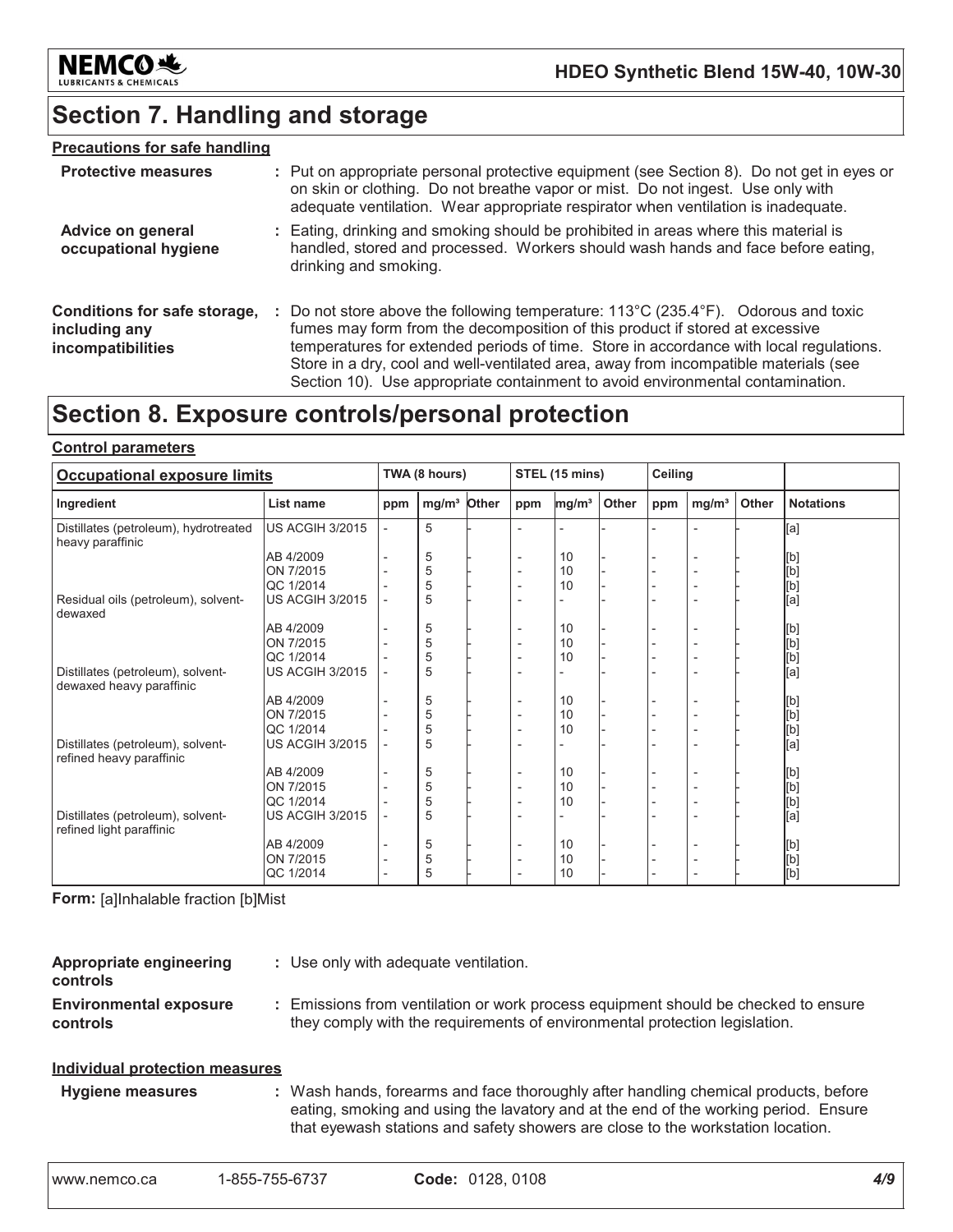

# Section 8. Exposure controls/personal protection

| <b>Eye/face protection</b>    | : Recommended: Splash goggles and a face shield, where splash hazard exists.                                                    |
|-------------------------------|---------------------------------------------------------------------------------------------------------------------------------|
| <b>Skin protection</b>        |                                                                                                                                 |
| <b>Hand protection</b>        | : 4 - 8 hours (breakthrough time): Nitrile gloves.                                                                              |
| <b>Body protection</b>        | : Recommended: Long sleeved coveralls.                                                                                          |
| Other skin protection         | : Recommended: Impervious boots.                                                                                                |
| <b>Respiratory protection</b> | : If ventilation is inadequate, use a NIOSH-certified respirator with an organic vapor<br>cartridge and P95 particulate filter. |

# Section 9. Physical and chemical properties

| Appearance                                                                                                                             |                                        |
|----------------------------------------------------------------------------------------------------------------------------------------|----------------------------------------|
| <b>Physical state</b>                                                                                                                  | : Liguid.                              |
| Color                                                                                                                                  | : Amber.                               |
| Odor                                                                                                                                   | $:$ Mild.                              |
| Odor threshold                                                                                                                         | : Not available.                       |
| pH                                                                                                                                     | : Not available.                       |
| <b>Freezing point</b>                                                                                                                  | : Not available.                       |
| <b>Boiling point</b>                                                                                                                   | : Not available.                       |
| <b>Flash point</b>                                                                                                                     | : Closed cup: $>205^{\circ}$ C         |
| <b>Evaporation rate</b>                                                                                                                | $:$ <1 (Butyl acetate = 1)             |
| <b>Flammability (solid, gas)</b>                                                                                                       | : Not available.                       |
| Lower and upper explosive<br>(flammable) limits                                                                                        | : Not available.                       |
| Vapor pressure                                                                                                                         | : < 0.13 kPa (< 1 mm Hg) (68°F)        |
| Vapor density                                                                                                                          | : Not available.                       |
| <b>Relative density</b>                                                                                                                | $: 0.88$ to 0.89                       |
| <b>Solubility in water</b>                                                                                                             | : Insoluble in water.                  |
| <b>Partition coefficient: n-</b><br>octanol/water                                                                                      | : Not available.                       |
| <b>Auto-ignition temperature</b>                                                                                                       | : $>260^{\circ}$ C ( $>500^{\circ}$ F) |
| <b>Decomposition temperature</b>                                                                                                       | : Not available.                       |
| <b>Viscosity</b>                                                                                                                       | : Not available.                       |
| $0 \rightarrow 1 \rightarrow 40$ $0 \rightarrow 1 \rightarrow 1 \rightarrow 2 \rightarrow 4 \rightarrow 1 \rightarrow 1 \rightarrow 1$ |                                        |

### |Section 10. Stability and reactivity

| <b>Reactivity</b>                            | : No specific test data related to reactivity available for this product or its ingredients. |
|----------------------------------------------|----------------------------------------------------------------------------------------------|
| <b>Chemical stability</b>                    | : The product is stable.                                                                     |
| <b>Possibility of hazardous</b><br>reactions | : Under normal conditions of storage and use, hazardous reactions will not occur.            |
| <b>Conditions to avoid</b>                   | : No specific data.                                                                          |
| Incompatible materials                       | : Reactive or incompatible with the following materials: oxidizing materials.                |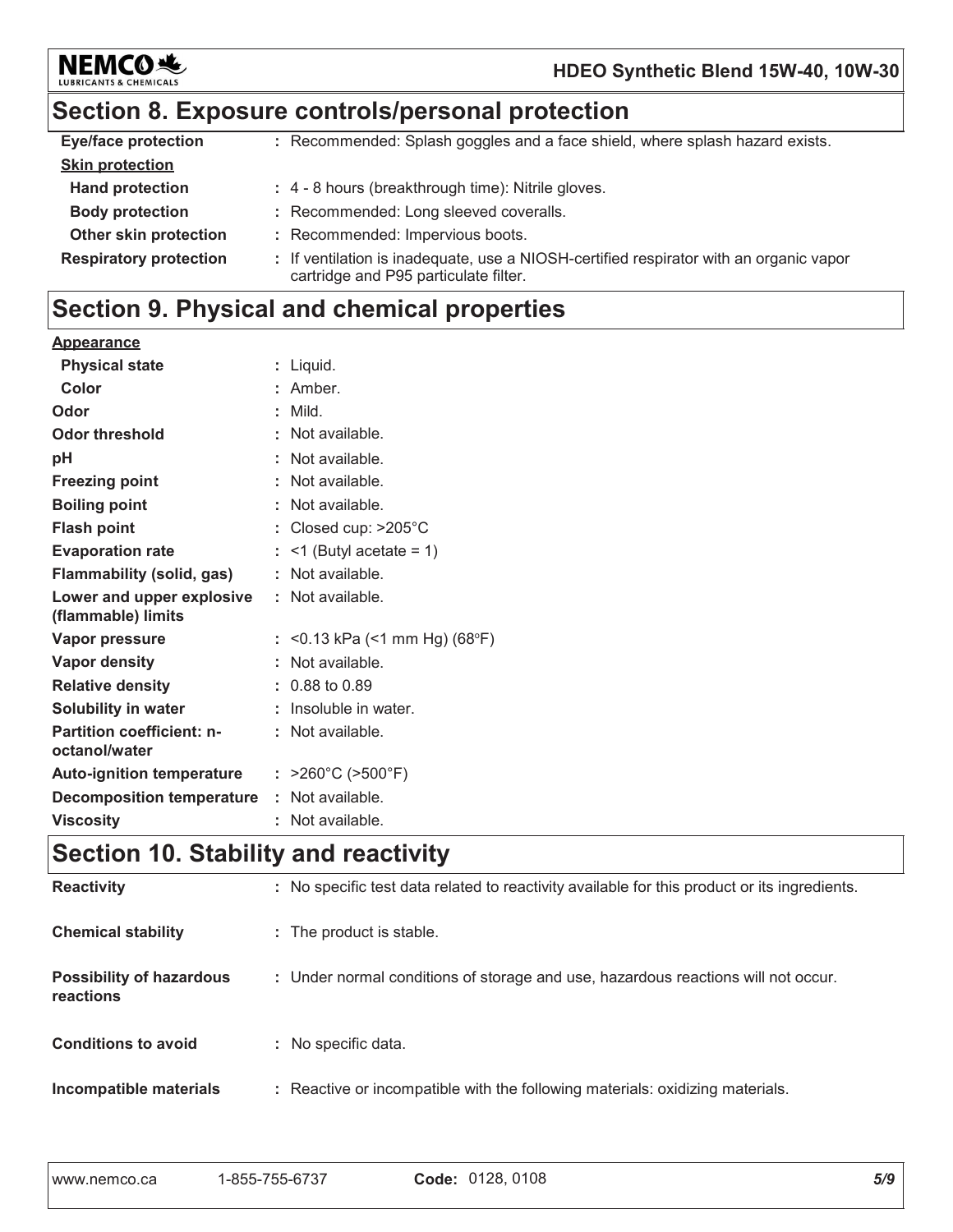

### HDEO Synthetic Blend 15W-40, 10W-30

### **Section 10. Stability and reactivity**

**Hazardous decomposition** : Under normal conditions of storage and use, hazardous decomposition products should products not be produced.

### **Section 11. Toxicological information**

### Information on toxicological effects

### **Acute toxicity**

There is no data available.

### **Irritation/Corrosion**

There is no data available.

#### **Sensitization**

There is no data available.

#### **Mutagenicity**

There is no data available.

### Carcinogenicity

#### **Classification**

| <b>Product/ingredient name</b>                                | OSHA  IARC | <b>NTP</b> | <b>ACGIH EPA</b> | <b>NIOSH</b> |
|---------------------------------------------------------------|------------|------------|------------------|--------------|
| Distillates (petroleum), solvent-<br>refined heavy paraffinic |            |            | <b>A4</b>        |              |

#### **Reproductive toxicity**

There is no data available.

#### **Teratogenicity**

There is no data available.

#### Specific target organ toxicity (single exposure)

There is no data available.

#### Specific target organ toxicity (repeated exposure)

There is no data available.

#### **Aspiration hazard**

There is no data available

| Information on the likely | : Dermal contact. Eye contact. Inhalation. Ingestion. |
|---------------------------|-------------------------------------------------------|
| routes of exposure        |                                                       |

#### **Potential acute health effects**

| Eye contact         | : No known significant effects or critical hazards. |
|---------------------|-----------------------------------------------------|
| <b>Inhalation</b>   | : No known significant effects or critical hazards. |
| <b>Skin contact</b> | : No known significant effects or critical hazards. |
| Ingestion           | : No known significant effects or critical hazards. |

#### Symptoms related to the physical, chemical and toxicological characteristics

| Eye contact         | : Adverse symptoms may include the following: pain or irritation, watering, redness.  |
|---------------------|---------------------------------------------------------------------------------------|
| <b>Inhalation</b>   | : Adverse symptoms may include the following: respiratory tract irritation, coughing. |
| <b>Skin contact</b> | : Adverse symptoms may include the following: irritation, redness.                    |
| Ingestion           | : No known significant effects or critical hazards.                                   |

### Delayed and immediate effects and also chronic effects from short and long term exposure **Short term exposure**

|--|--|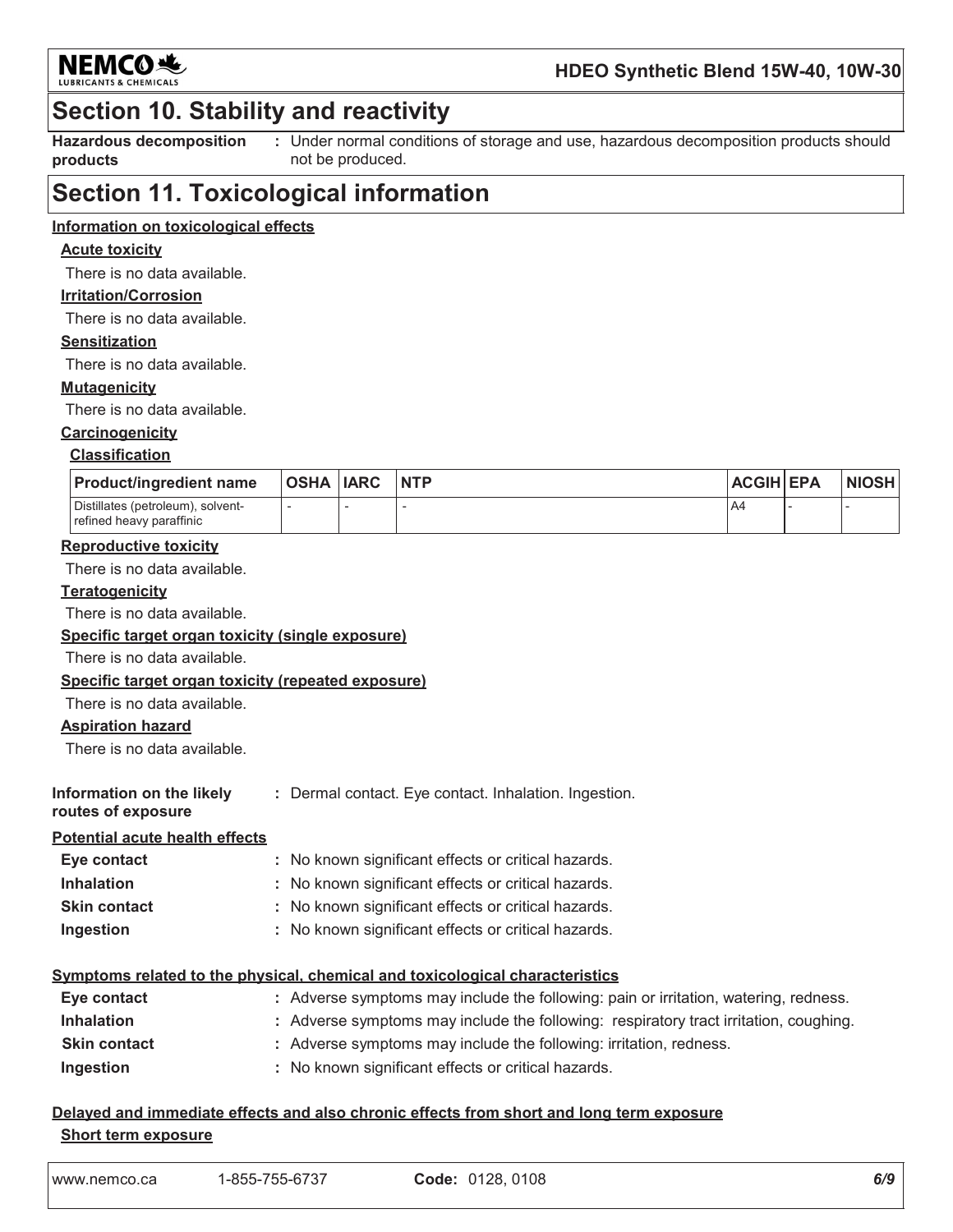

# **Section 11. Toxicological information**

| <b>Potential immediate</b><br>effects   | : No known significant effects or critical hazards. |
|-----------------------------------------|-----------------------------------------------------|
| <b>Potential delayed effects</b>        | : No known significant effects or critical hazards. |
| Long term exposure                      |                                                     |
| <b>Potential immediate</b><br>effects   | : No known significant effects or critical hazards. |
| <b>Potential delayed effects</b>        | : No known significant effects or critical hazards. |
| <b>Potential chronic health effects</b> |                                                     |
| General                                 | : No known significant effects or critical hazards. |
| Carcinogenicity                         | : No known significant effects or critical hazards. |
| <b>Mutagenicity</b>                     | No known significant effects or critical hazards.   |
| <b>Teratogenicity</b>                   | : No known significant effects or critical hazards. |
| <b>Developmental effects</b>            | No known significant effects or critical hazards.   |
| <b>Fertility effects</b>                | : No known significant effects or critical hazards. |

### **Numerical measures of toxicity**

**Acute toxicity estimates** 

There is no data available.

# **Section 12. Ecological information**

#### **Toxicity**

There is no data available.

### Persistence and degradability

There is no data available.

### **Bioaccumulative potential**

| <b>Product/ingredient name</b>                                | $LogP_{ow}$ | <b>BCF</b> | <b>Potential</b> |
|---------------------------------------------------------------|-------------|------------|------------------|
| Distillates (petroleum), solvent-<br>refined heavy paraffinic | 3.9 to 6    |            | high             |

#### **Mobility in soil**

**Other adverse effects** : No known significant effects or critical hazards.

# **Section 13. Disposal considerations**

**Disposal methods** 

: Disposal of this product, solutions and any by-products should comply with the requirements of environmental protection and waste disposal legislation and any regional local authority requirements.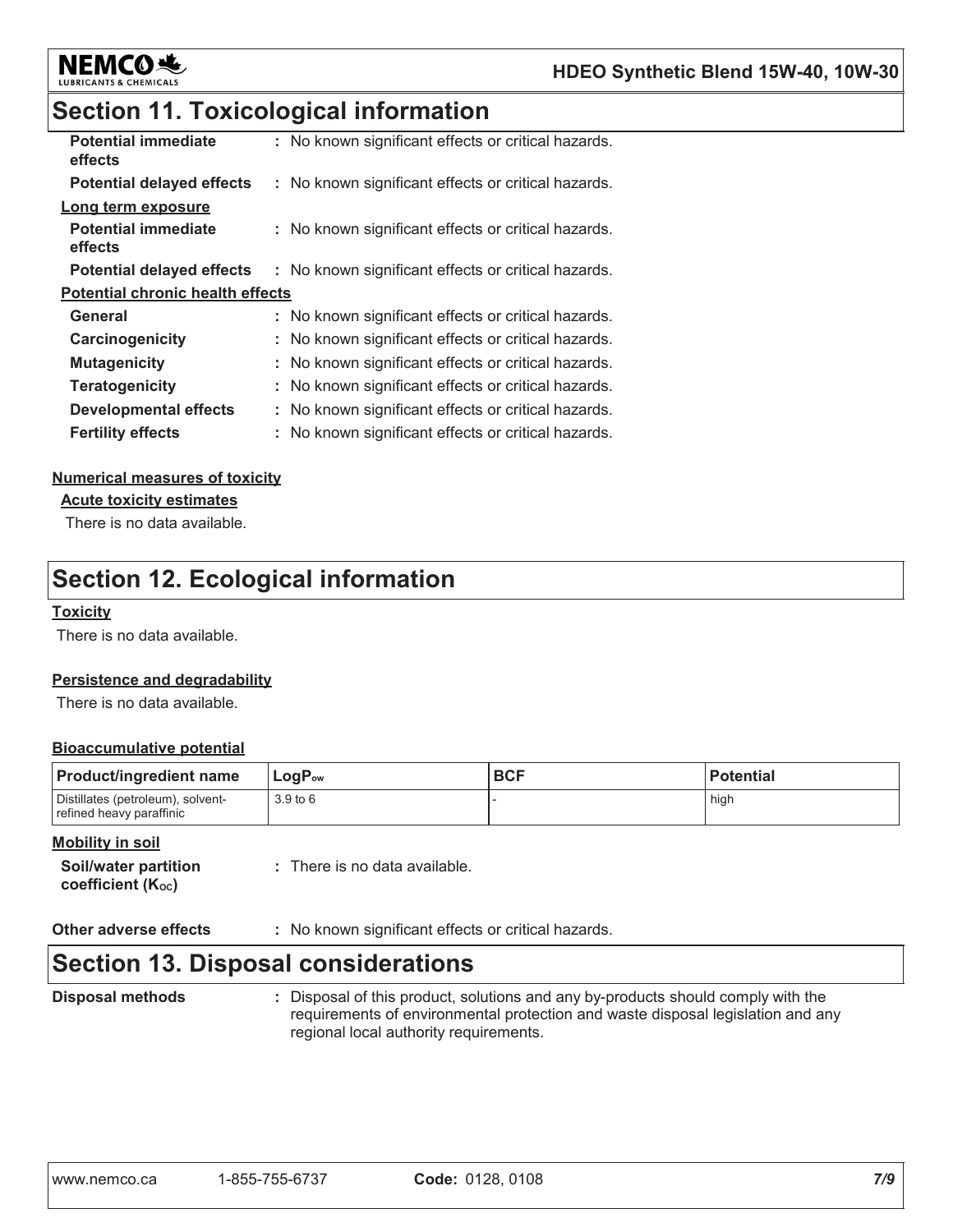

# **Section 14. Transport information**

|                                      | <b>TDG</b>               | <b>IMDG</b>    | <b>IATA</b>    |
|--------------------------------------|--------------------------|----------------|----------------|
| <b>UN number</b>                     | Not regulated.           | Not regulated. | Not regulated. |
| <b>UN proper</b><br>shipping name    | $\overline{\phantom{0}}$ |                |                |
| <b>Transport</b><br>hazard class(es) | $\overline{\phantom{0}}$ |                | ۰              |
| <b>Packing group</b>                 | $\overline{\phantom{a}}$ |                | ۰              |
| <b>Environmental</b><br>hazards      | No.                      | No.            | No.            |
| <b>Additional</b><br>information     |                          |                |                |

**AERG** : Not applicable

Special precautions for user : Transport within user's premises: always transport in closed containers that are upright and secure. Ensure that persons transporting the product know what to do in the event of an accident or spillage.

Transport in bulk according : Not available. to Annex II of MARPOL 73/78 and the IBC Code

# **Section 15. Regulatory information**

| <u>Canadian lists</u>        |                                          |
|------------------------------|------------------------------------------|
| <b>Canadian NPRI</b>         | : None of the components are listed.     |
| <b>CEPA Toxic substances</b> | : None of the components are listed.     |
| <b>Canada inventory</b>      | : Not determined.                        |
| <b>International lists</b>   |                                          |
| <b>National inventory</b>    |                                          |
| <b>Australia</b>             | : All components are listed or exempted. |
| China                        | : Not determined.                        |
| <b>Europe</b>                | : Not determined.                        |
| Japan                        | : Not determined.                        |
| <b>Malaysia</b>              | : Not determined.                        |
| New Zealand                  | : All components are listed or exempted. |
| <b>Philippines</b>           | : Not determined.                        |
| <b>Republic of Korea</b>     | : Not determined.                        |
| Taiwan                       | All components are listed or exempted.   |
|                              |                                          |